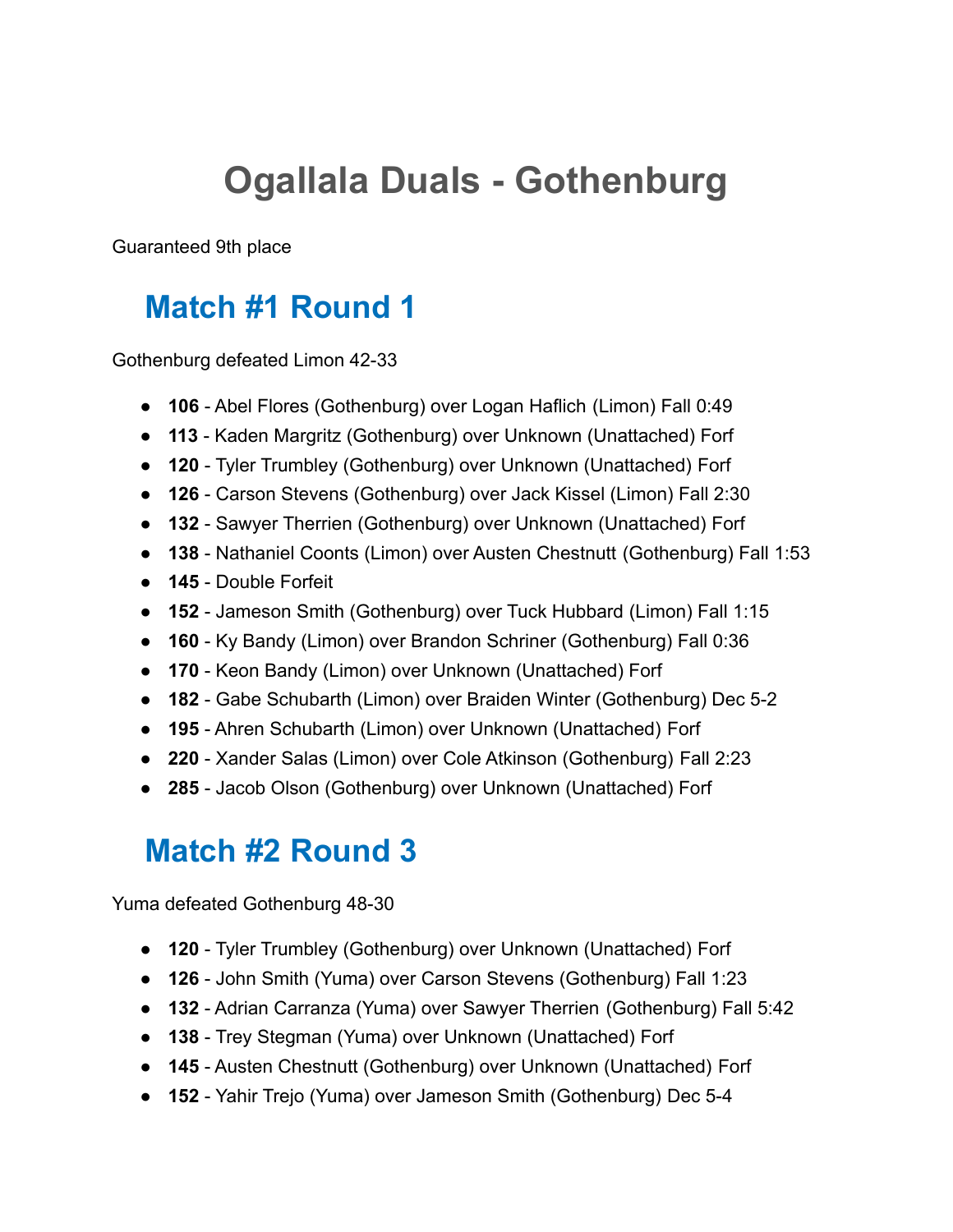- **160** Zeke Martinez (Yuma) over Brandon Schriner (Gothenburg) Fall 5:29
- **170** Kallen Blach (Yuma) over Unknown (Unattached) Forf
- **182** Kevin Hermosillo (Yuma) over Braiden Winter (Gothenburg) Dec 7-2
- **195** Payton Wells (Yuma) over Unknown (Unattached) Forf
- **220** Cole Atkinson (Gothenburg) over Unknown (Unattached) Forf
- **285** Jose Ruiz (Yuma) over Jacob Olson (Gothenburg) Fall 0:49
- **106** Abel Flores (Gothenburg) over Unknown (Unattached) Forf
- **113** Kaden Margritz (Gothenburg) over Unknown (Unattached) Forf

#### **Match #3 Round 4**

Gothenburg defeated Bridgeport 53-21

- **126** Carson Stevens (Gothenburg) over Harrison Barnette (Bridgeport) Fall 0:52
- **132** Chase McGrath (Bridgeport) over Sawyer Therrien (Gothenburg) Dec 5-1
- **138** Austen Chestnutt (Gothenburg) over Coy Fleming (Bridgeport) Fall 0:23
- **145** Martin Cruz (Bridgeport) over Unknown (Unattached) Forf
- **152** Jameson Smith (Gothenburg) over Unknown (Unattached) Forf
- **160** Brandon Schriner (Gothenburg) over Unknown (Unattached) Forf
- **170** Curtis Jackson (Bridgeport) over Unknown (Unattached) Forf
- **182** Braiden Winter (Gothenburg) over Unknown (Unattached) Forf
- **195** Double Forfeit
- **220** Cole Atkinson (Gothenburg) over Unknown (Unattached) Forf
- **285** Jacob Olson (Gothenburg) over Unknown (Unattached) Forf
- **106** Abel Flores (Gothenburg) over Unknown (Unattached) Forf
- **113** Kaden Margritz (Gothenburg) over Unknown (Unattached) Forf
- **120** Elijah Conley (Bridgeport) over Tyler Trumbley (Gothenburg) Fall 0:51
- Gothenburg's team score was adjusted by -1.0 for unsportslike 285

### **Match #4 Round 5**

Ogallala defeated Gothenburg 47-33

- **132** Cole Stokey (Ogallala) over Sawyer Therrien (Gothenburg) Fall 0:22
- **138** Maxwell Mueller (Ogallala) over Austen Chestnutt (Gothenburg) Fall 4:25